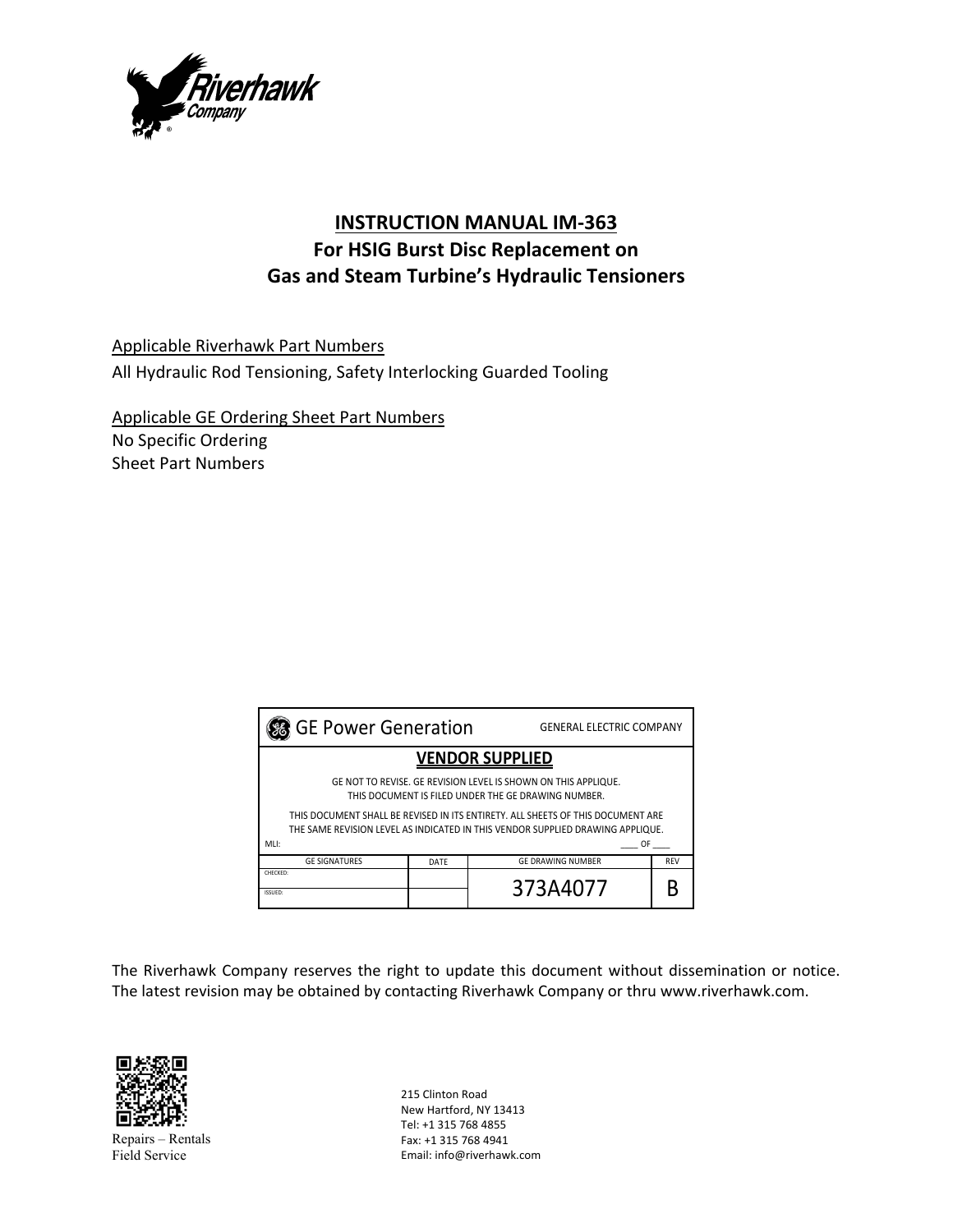## **Table of Contents**

| Section     | Description                           | Page Number |
|-------------|---------------------------------------|-------------|
| 1.0         | <b>Cautions and Safety Warnings</b>   | 3           |
| 2.0         | Scope                                 | 3           |
| 3.0         | Description                           | 4           |
| 4.0         | Assembly                              | 4           |
| 5.0         | Replacement Instruction               | 5           |
| 6.0         | <b>Frequently Asked Questions</b>     | 6           |
| 7.0         | <b>Revision History</b>               | 6           |
| Appendix A1 | <b>EC Declaration of Conformity</b>   | 7           |
| Appendix A2 | <b>UKCA Declaration of Conformity</b> | 8           |



| <b>GE DRAWING NUMBER</b> | <b>REV</b> |
|--------------------------|------------|
| 373A4077                 |            |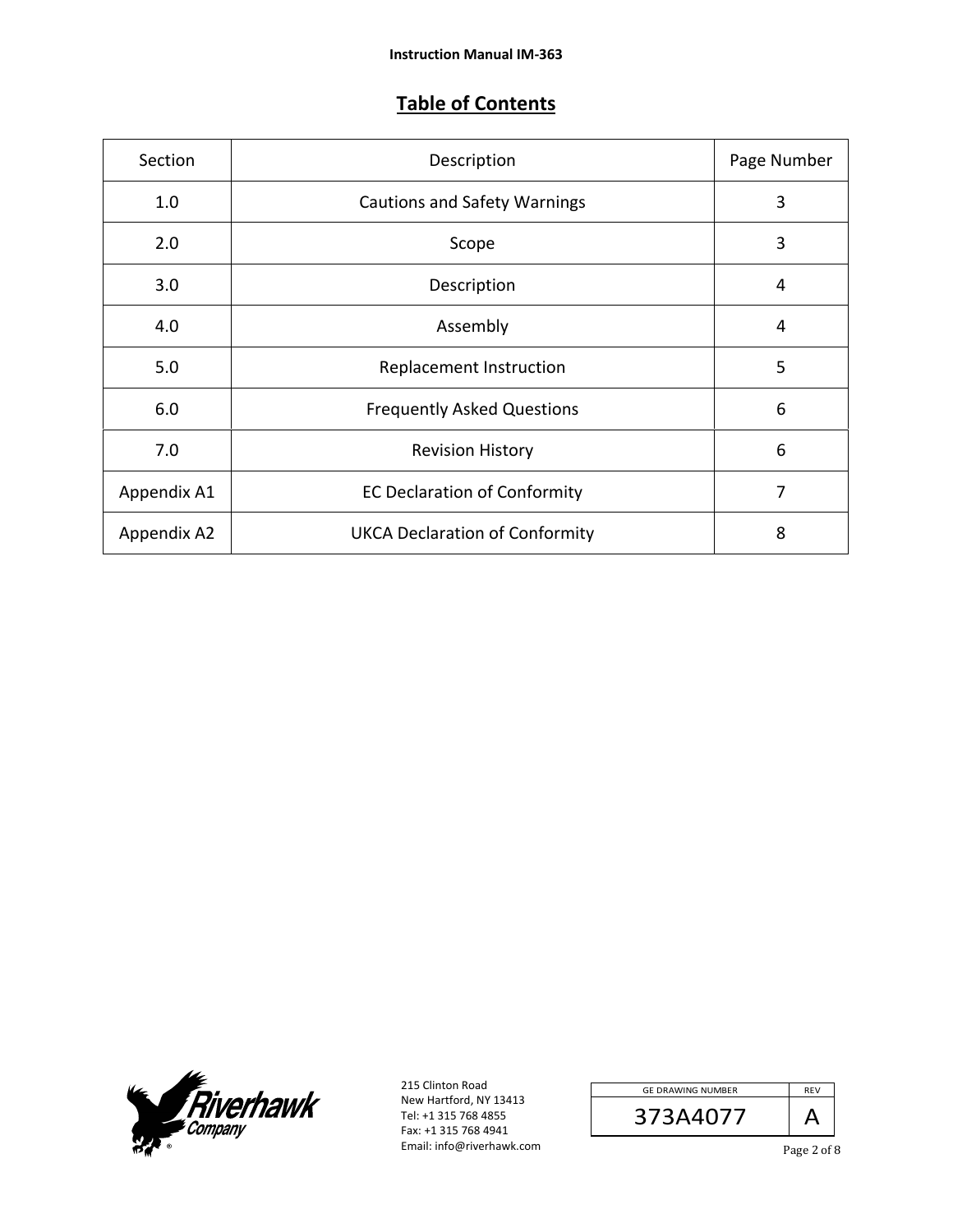#### **1.0 Cautions and Safety Warnings**

#### **WARNING**

**Improper tool use and the failure to follow the correct procedures are the primary root causes of tool failures and personal injuries. A lack of training or experience can lead to incorrect equipment installation or use. Only trained operators should service hydraulic pumps and hydraulic tools.** 

#### **CAUTION**

Personal injury and equipment damage can occur if the proper health and safety codes and procedures are not followed. Contact the site's health and safety office to determine all applicable safety rules and regulations.

#### **WARNING**

The proper personal protective equipment must be worn at all times.

#### **CAUTION**

Air can become trapped in the hydraulic system when connecting hoses and tensioners to a hydraulic pump. Refer to the hydraulic tensioner's instructions to determine if bleeding the air out of the hydraulic system is required.

#### **CAUTION**

Depending on the amount of air present in the connected hoses or tensioners, it may be necessary to refill the pump with hydraulic oil.

#### **WARNING**

Check the maximum working pressures of the hoses and tensioners connected to the pump. Do not exceed the maximum working pressure of the pump, hose, or tensioner.

#### **2.0 Scope**

This document describes the proper replacement of burst disc for Riverhawk tensioners using Hydraulic Safety Interlock Guards (HSIG).

| Riverhawk P/N | GE VENDOC P/N | Description                       |
|---------------|---------------|-----------------------------------|
| ' GT-6776     | n/a           | <b>Burst Disc Replacement Kit</b> |



| <b>GE DRAWING NUMBER</b> | <b>RFV</b> |
|--------------------------|------------|
| 373A4077                 |            |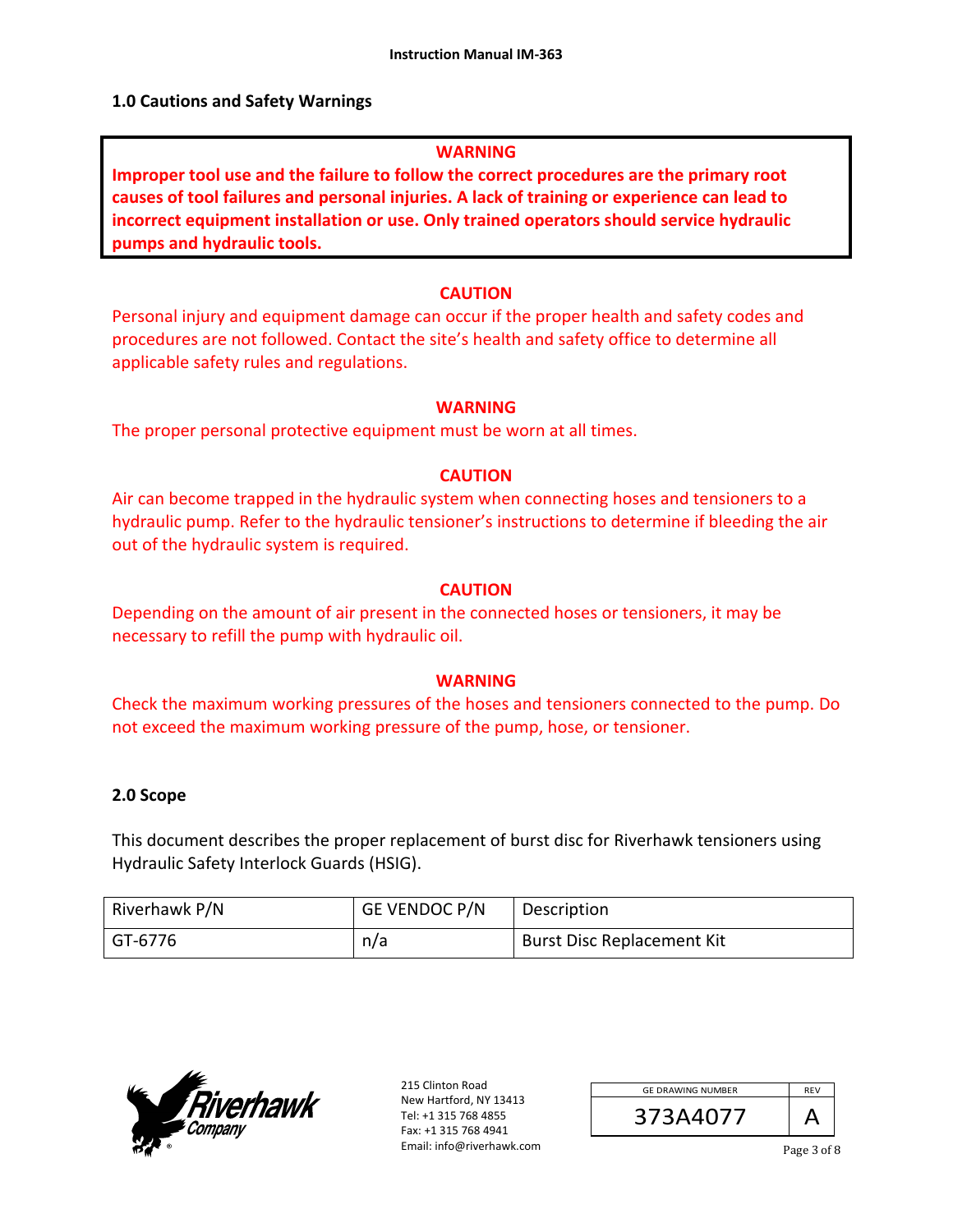### **3.0 Description**

The pressure relief port is made of a female port opening in the piston and three parts, a burst disc, a compression ring and a dispersion nut. The burst disc seats on the tapered surface of the port opening. Mating of the tapered surfaces forms the seal against hydraulic leakage. The compression ring adapts the flat surface of the dispersion nut to the tapered inner surface of the burst disc. It also provides an unsupported area at the center of the disc that allows the disc to experience full pressure.

As pressure is applied to the unit, the center dome of the burst disc is loaded. When excessive pressure is applied to the disc, it will burst and release pressure. The disc must then be replaced after a burst and before tensioner operation can continue.

### **4.0 Assembly**

Orientation of the components is shown in the figure below. Be sure all components are free of dirt and debris before assembly. Insert the components into the port as shown. Apply a healthy but not damaging amount of torque to the dispersion nut. Assembly is complete.

Check for hydraulic oil leaks after tensioning the first stud. If leakage occurred, then apply more torque to the port. If it appears that torque must be increased to the point where damage may occur, then disassemble the parts and inspect for damage. Repair or replace as necessary.



**Figure 4A –** Components of a Burst Disc Port Assembly



| <b>GE DRAWING NUMBER</b> | <b>RFV</b> |
|--------------------------|------------|
| 373A4077                 |            |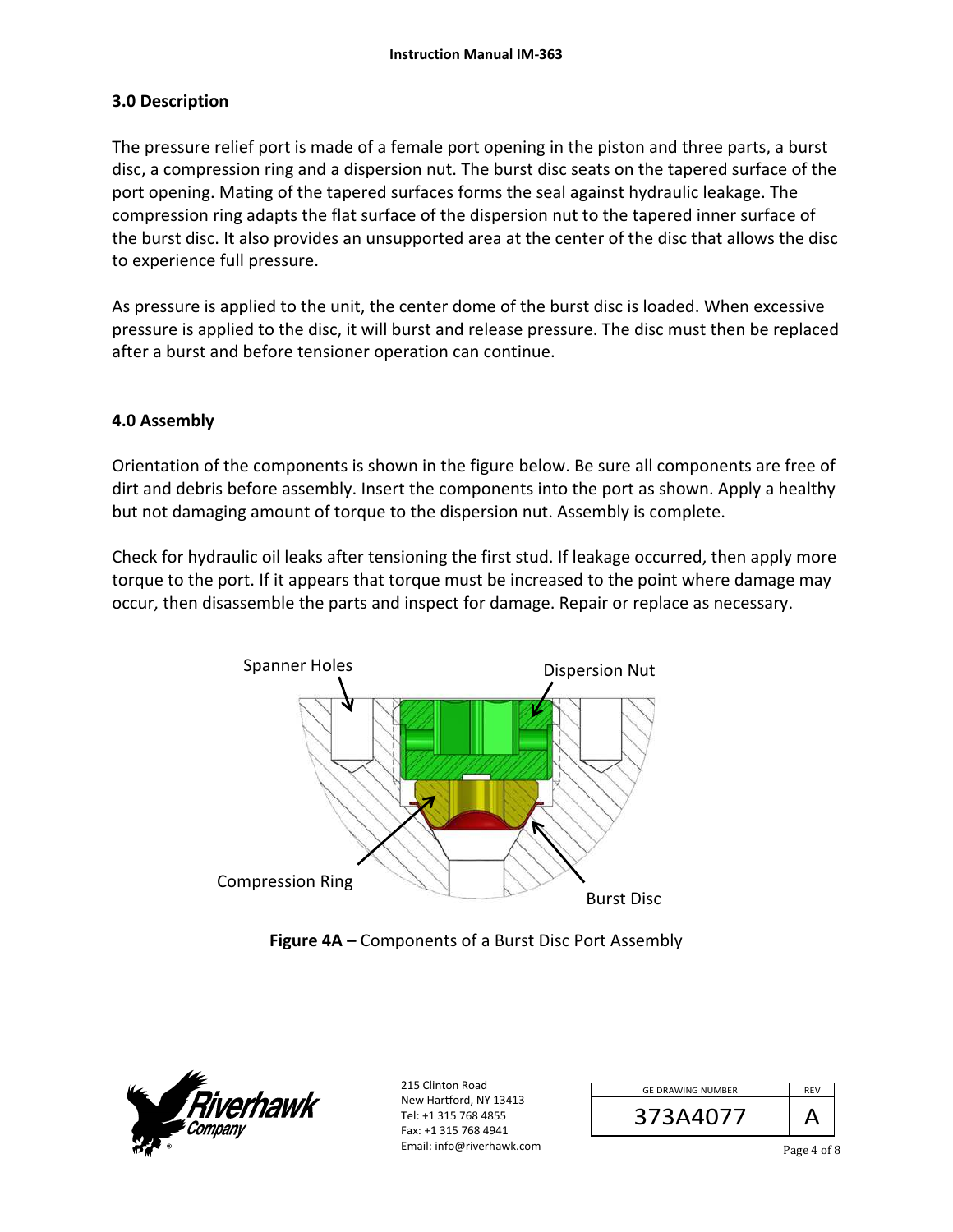#### **5.0 Replacement Instruction**

#### **Warning**

Although it is possible for a burst disc to fail under normal service, this is very uncommon. Understanding of operating pressures is critical for safety and service of the tooling. Review tooling instruction manual for proper installation pressures for the application. Manuals can be found on the Riverhawk website at www.riverhawk.com.

#### **5.1 Removal of Burst Disc**

- 1. Place cylinder on stable surface, and insert spanner tool into tensioner cylinder. Rotate spanner tool until the pins of the spanner tool are located into mating holes of the cylinder piston.
- 2. Place wrench onto flats of spanner tool and hold it in position.
- 3. Using 3/8" hex key wrench, loosen and remove dispersion nut from cylinder. If compression ring and burst disc are not removed with dispersion nut, use small magnetic tool and pick to remove these parts.



#### **5.2 Installation of Rupture Disk.**

- 1. Insure all components are clean from dirt and debris.
- 2. Support tensioner cylinder with burst disc port facing upward.
- 3. Place new burst disc into port so that the convex center portion of the disc is facing upward.
- 4. Position compression ring into port to mate with the burst disc.
- 5. Insert dispersion nut into threaded hole and lightly tighten it against compression ring.



| <b>GE DRAWING NUMBER</b> | <b>RFV</b> |
|--------------------------|------------|
| 373A4077                 |            |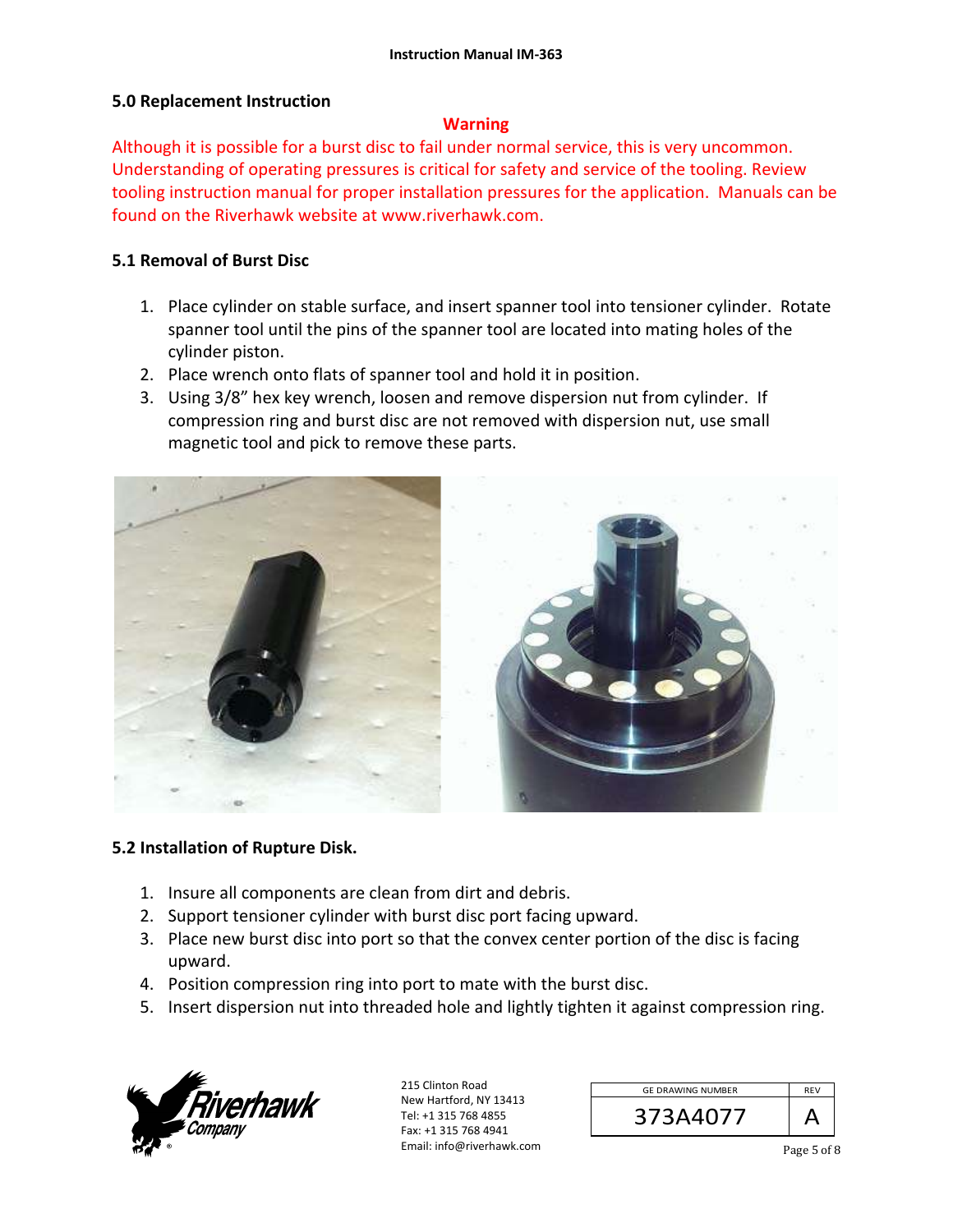6. Using spanner tool and 3/8" Allen wrench, fully tighten dispersion nut. Apply a healthy but not damaging amount of torque to the nut.



**Figure 5A –** Components of a Burst Disc Port Assembly

## **6.0 Frequently Asked Questions**

This section contains some frequently asked questions and problems. If the steps listed here do not solve your problem, contact the Riverhawk Company thru our website, email, or phone call.

- **Q:**  The hydraulic tensioner cylinder appears to be leaking after installing new burst disc.
- **A:**  Using spanner tool apply more torque to the port. If it appears that torque must be increased to the point where damage may occur, then disassemble the parts and inspect for damage or debris. Repair or replace as necessary.
- **Q:**  The burst disc failed shortly after being replaced.
- **A:**  Check the tooling instruction manual for proper installation pressures. Note: The rated max hydraulic pressure is **not** the installation pressure.

## **7.0 Revision History**

| Revision<br>Letter | Effective Date | Description                                                                                         |
|--------------------|----------------|-----------------------------------------------------------------------------------------------------|
| B                  | Jan 25, 2022   | Added EC Declaration of Conformity and UKCA<br><b>Declaration of Conformity</b>                     |
| А                  | Jun 1, 2016    | Changed terminology to be more consistent. Removed<br>Section 5.1.1 to reflect current tool design. |



| <b>GE DRAWING NUMBER</b> |  |
|--------------------------|--|
| ;73A407                  |  |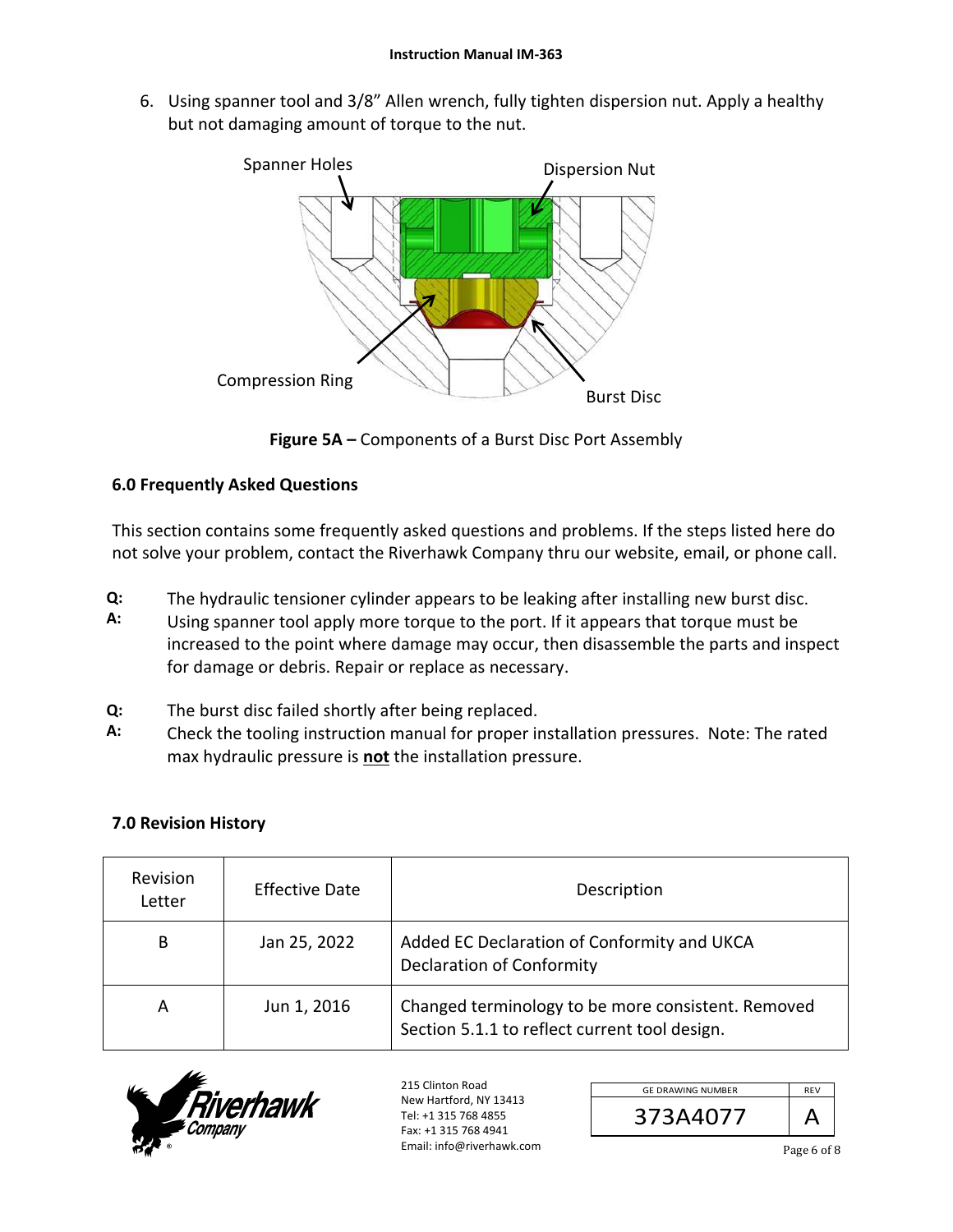| Revision<br>Letter       | <b>Effective Date</b> | Description |
|--------------------------|-----------------------|-------------|
| $\overline{\phantom{a}}$ | Jan 21, 2015          | Released    |

### **Appendix A1**

## **EC Declaration of Conformity**

| Manufacturer: | Riverhawk Company           |
|---------------|-----------------------------|
| Address:      | 215 Clinton Road            |
|               | New Hartford, NY 13413, USA |

The hydraulic pump and bolt tensioning tool described in this manual are used for installing and applying tension to large bolts that are specifically designed by Riverhawk Company to be tensioned hydraulically.

All applicable sections of European Directive 2006/42/EC for machinery have been applied and fulfilled in the design and manufacture of the hydraulic pump and bolt tensioning tool described in this manual. Reference also ISO 12100:2010, ISO 4413:2010, and ISO 4414:2010.

Furthermore, this equipment has been manufactured under the Riverhawk quality system per EN ISO 9001:2015

Consult the Declaration of Conformance included with the shipment of this equipment that identifies the authorized Riverhawk representative, applicable serial numbers, and appropriate signature.



| <b>GE DRAWING NUMBER</b> | <b>RFV</b> |
|--------------------------|------------|
| 373A4077                 |            |